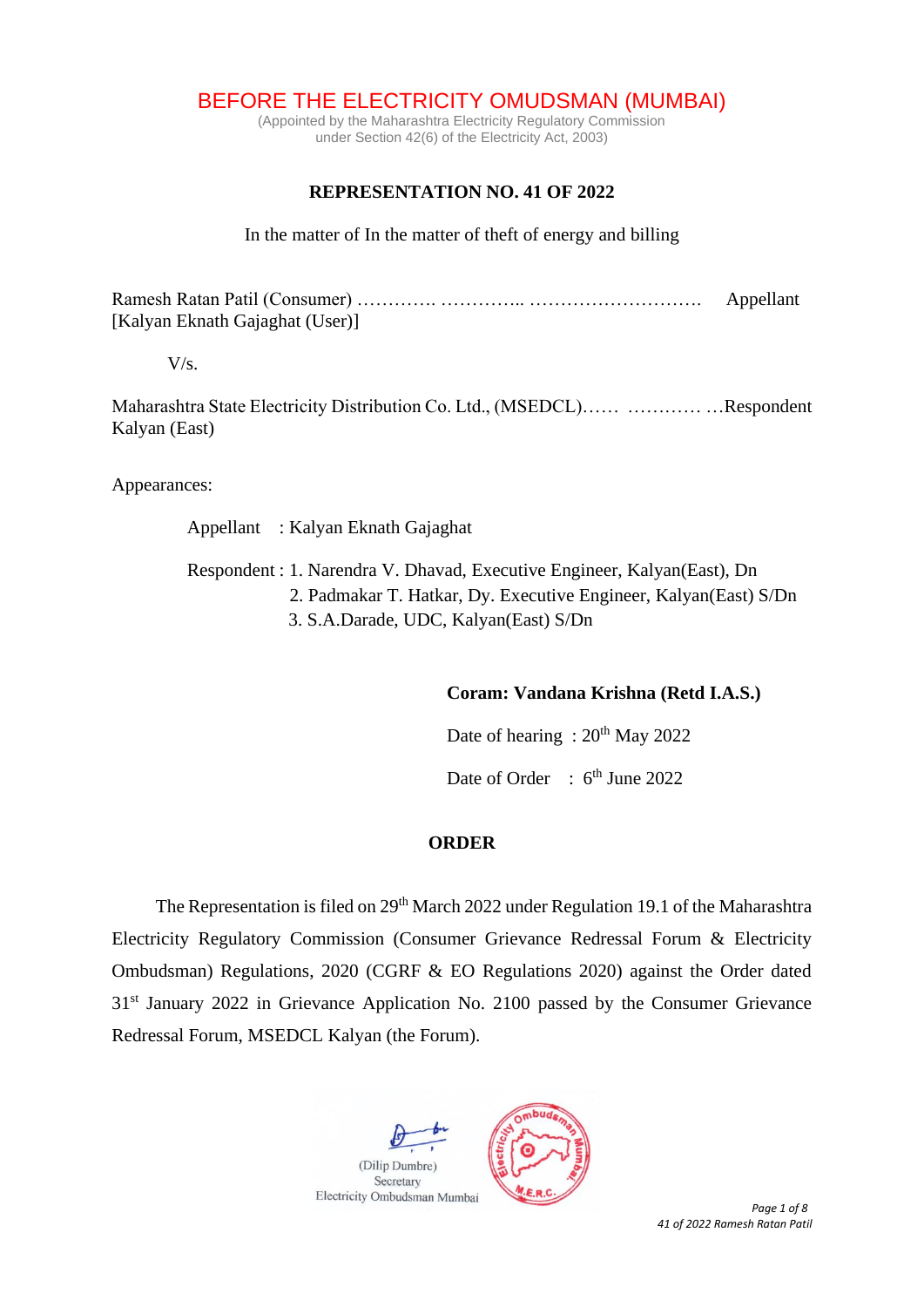2. The Forum, by its Order dated 31.01.2022 has rejected the grievance application in Grievance Application No. 2100 of 2020-21.

3. Aggrieved by the order of the Forum, the Appellant filed this representation stating in brief as below: -

- (i) The Appellant, Ramesh Ratan Patil is a LT Industrial Consumer (No.020430005937) of the Respondent from 12.03.2011 with Sanctioned Load (SL) of 19 HP at S.No. 66, Near Vaibhavnagar, Katai Village, Dombivali (East).
- (ii) The said premises was given on rent to Kalyan Eknath Gajaghat (the User) who was running the business of Water Purifier Plant in the name of R.R. Mineral Water Industries.
- (iii) The Flying Squad, Vashi Unit of the Respondent inspected the premises of the Appellant on 28.01.2021. During inspection it was observed that there was suspected tempering in the meter. Hence, the meter was removed and taken away. The next day, The User was called at the Vashi office of the Respondent for joint inspection of the opening of the meter and internal inspection of the said meter. However, due to family programme, the Tenant nominated some other person to visit the Respondent to attend the joint inspection, who allegedly was not conversant with the technologies of the meter.
- (iv) During joint inspection, it was allegedly found that the said meter was tampered, as one phase of the meter was found cut from the main circuit of the meter. The Respondent issued assessment bill of Rs.5,31,560/- on 02.03.2021 under Section 135 of the Electricity Act, 2003. The assessment bill was wrongly calculated for the period of 18 months without any proper justification, as the Water Purifier Plant was not working during Covid -19 Pandemic.

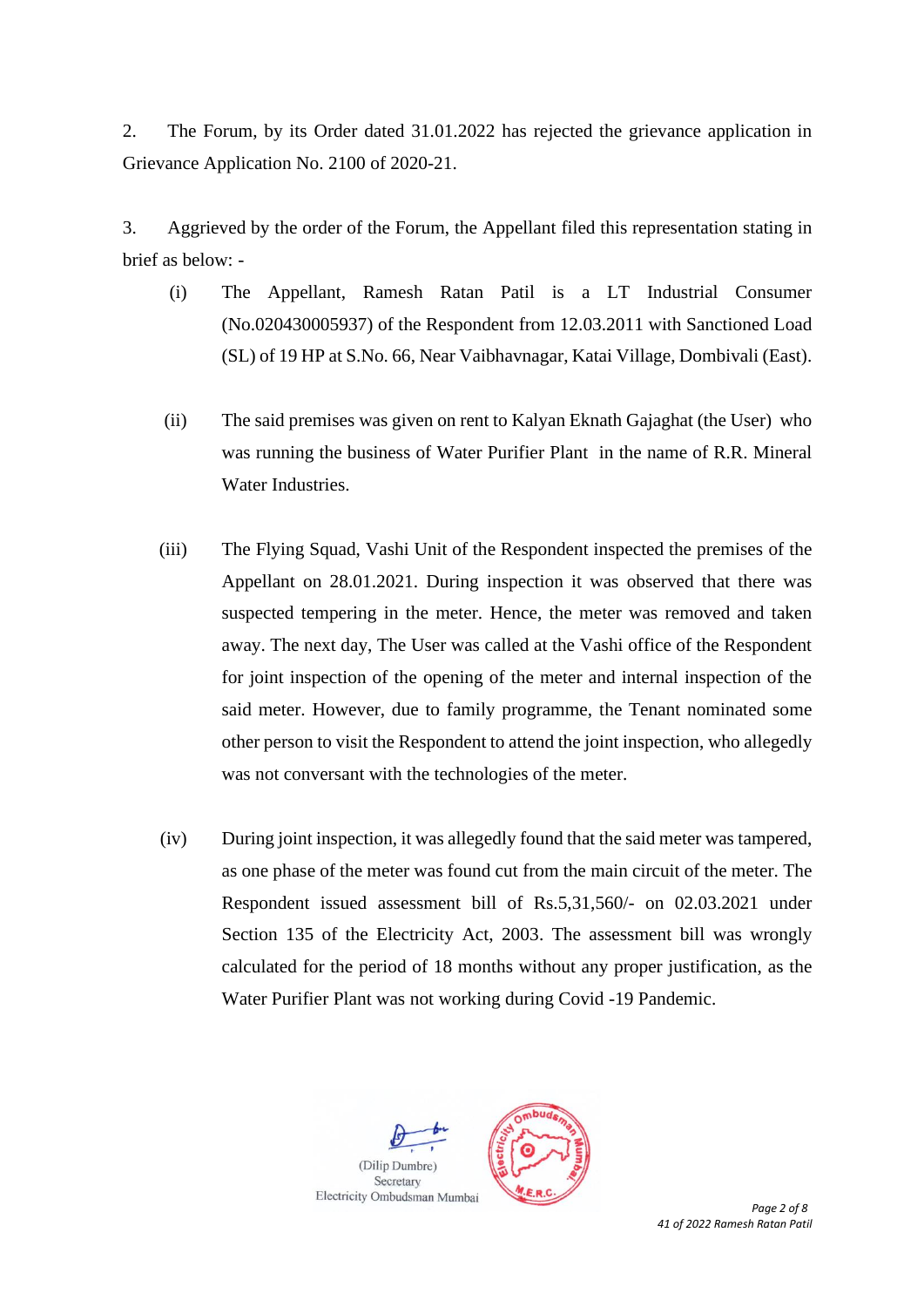- (v) The Appellant was running behind the Respondent from pillar to post for revision of bill as per actual use of the factory. However, the Respondent failed to do so, and the bill was not revised till date. Apart from the alleged assessment bill, the meter of the Appellant was removed in July 2021. The Respondent started billing with average bill since then till date. The grievance of the Appellant for reduction of assessment bill regarding theft of Energy, and issue of normal bill as per actual reading till disconnecting the meter was not solved till date.
- (vi) The Appellant filed its grievance in the Forum on 12.03.2021. The Forum, by its Interim Order dated 16.03.2021 has directed the Respondent as below:
	- "1) Recover 50% of disputed bill in 3 equal instalments along with the current bill. Send the meter to manufacturer for MRI retrieval and detail laboratory test report on the request of consumer.
		- 2) Utility is at liberty to proceed court case independently.
		- 3) No coercive action until further order.
		- 4) Old arrears be recovered as per law."
- (vii) As per the above order, the Appellant visited the Respondent and requested to issue Demand Slip for paying the amount as per interim order of the Forum dated 16.03.2021, but the Dy. Ex. Engineer of the Respondent declined to take the payment and was told to come next day. However, the next day, he got to know that a FIR was registered in Police Station in the name of the Appellant / Tenant. It was calculated excuse from the Respondent for non-acceptance of payment.
- (viii) This is astounding since the theft was detected on 28.01.2021 at 5 PM and the FIR was registered on 15.03.2021 after a lapse of 46 days. If the theft of power supply is genuine, it is supposed to be registered within 48 hours from the date of cause of action as per Section 135 of the Act, but such thing did not happen,

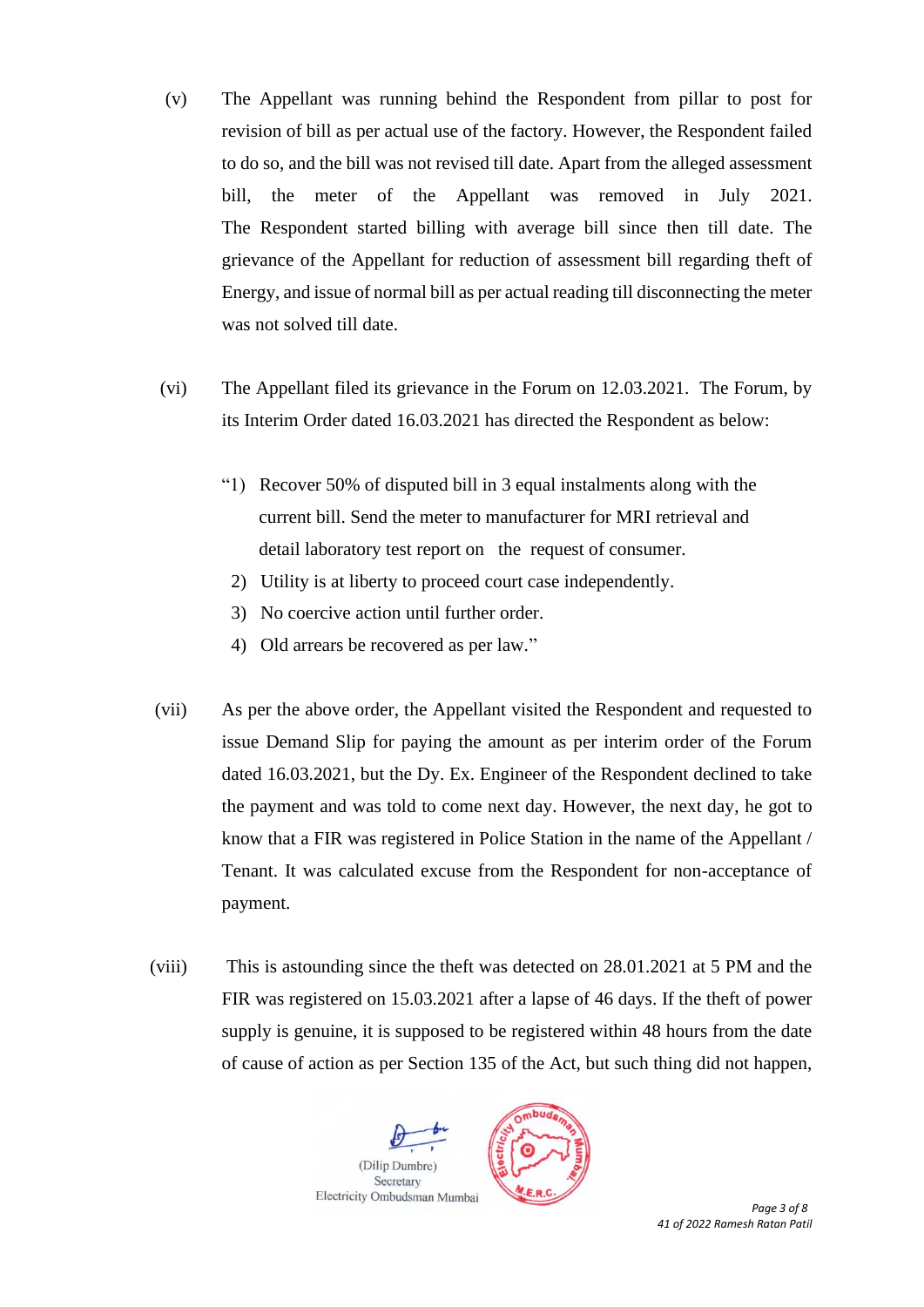the officials of the Respondent waited till 13.03.2021 for the Appellant / tenant to approach them. When the complaint was filed with the Forum, the FIR was registered after two days.

- (ix) The Appellant was under threat of arrest from the Police Authority, the Tenant was forced to pay the amount of Rs.5,31,560/- and compounding charges of Rs.2,90,000/- on 17.03.2021 by selling belongings.
- (x) The Forum, by its Order dated 31.01.2022 has rejected the grievance application. The Forum has not appreciated the provisions of Electricity Act and the relevant regulations of the Commission. The Forum has not directed to withdraw fictitious bill after disconnection and removal of the meter.
- (xi) The Appellant prays that the Respondent be directed
	- (a) to revise the assessment bill issued under Section 135 of the Act as per facts and circumstances of the Rules and Regulations.
	- (b) to revise the fictitious bill from the date of disconnection from July 2021.
	- (c) to compensate by Rs.2,00,000/- against mental and financial agony.
- 4. The Respondent filed a reply vide its letter dated 02.05.2014 stating in brief as below:
	- (i) The Appellant is a LT Industrial Consumer (No.020430005937) from 12.03.2011 with SL of 19 HP at S.No. 66, Near Vaibhavnagar, Katai Village, Dombivali (East). Shri Kalyan Eknath Gajaghat is the User who was running 'Mineral Water Industries' as Water Purifier Plant.
	- (ii) The Respondent's Flying Squad, Vashi inspected the premises of the Appellant on 28.01.2021. During checking, it was observed that there was tampering in the meter for the purpose of theft of energy. A Punchnama was made .The meter was removed and taken away. A written notice was issued on 28.01.2021 for joint inspection of the opening of the meter and internal inspection of the meter.

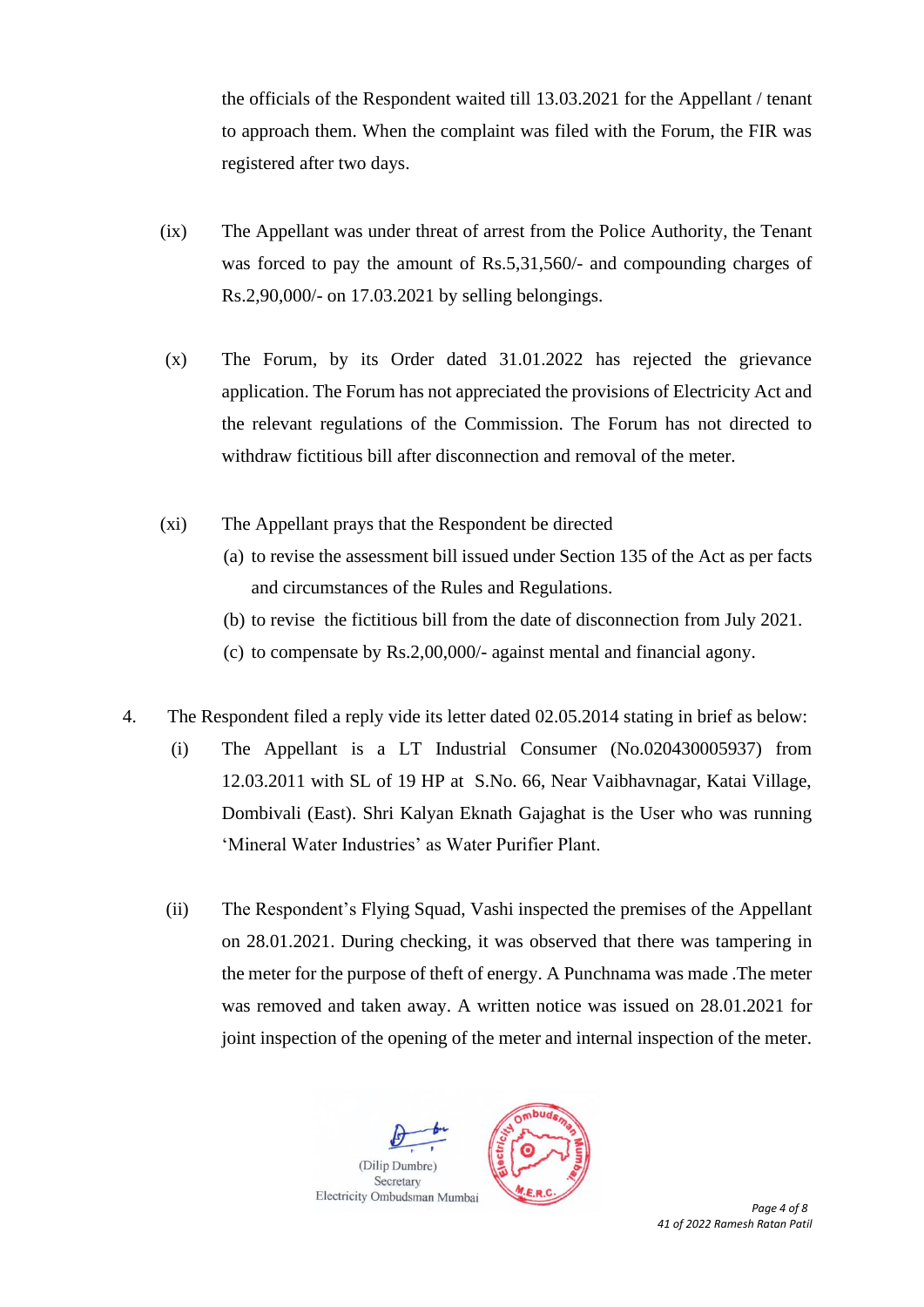- (iii) During joint inspection, it was observed that the said meter was tampered by cutting blue colour wire of B phase of the meter which was connected to PCB of the main circuit of the meter. This clearly shows that the Appellant was involved in pilferage of the energy. The meter was checked and found slow by 29.2 % .The Respondent therefore issued assessment bill for 27439 units (for 17 months) of Rs.5, 31,560/- on 02.03.2021 under Section 135 of the Act. The legal procedure of filing FIR as per Section 135 of the Act was done on 15.03.2021.In the meantime, the Appellant approached the Forum on 12.03.2021.
- (iv) The Respondent further stated that the theft case at the premises of the Appellant is under Section 135 of the Act, and as per the provisions of Regulations No. 7.9 of CGRF & EO Regulations and Section 145 of the Act. Forum or any other authority has no jurisdiction to decide the grievance of the Appellant. The Respondent stated that Section.135 of the Act provides for immediate disconnection of the premises where theft of electricity is detected, and supply can be restored only on depositing the assessed amount. As such, even if the accused is acquitted of theft of electricity, the Appellant is still liable to pay the assessment bill towards theft before reconnection or new connection at that premises.
- (v) The Appellant paid the assessment amount of Rs. 5,31,560/- and compound charges of Rs. 2,90,000/- on 17.03.2021.
- (vi) The Forum, by its Order dated 31.01.2022 has rejected the grievance application as per Regulation 7.9 as it has no jurisdiction.
- (vii) The Appellant has filed review application in Forum on 07.03.2022 which is not decided by the Forum. During the pendency of the review application and without waiting for the order of the Forum, the Appellant filed the captioned Representation which is in violation of the CGRF & EO Regulations 2020.

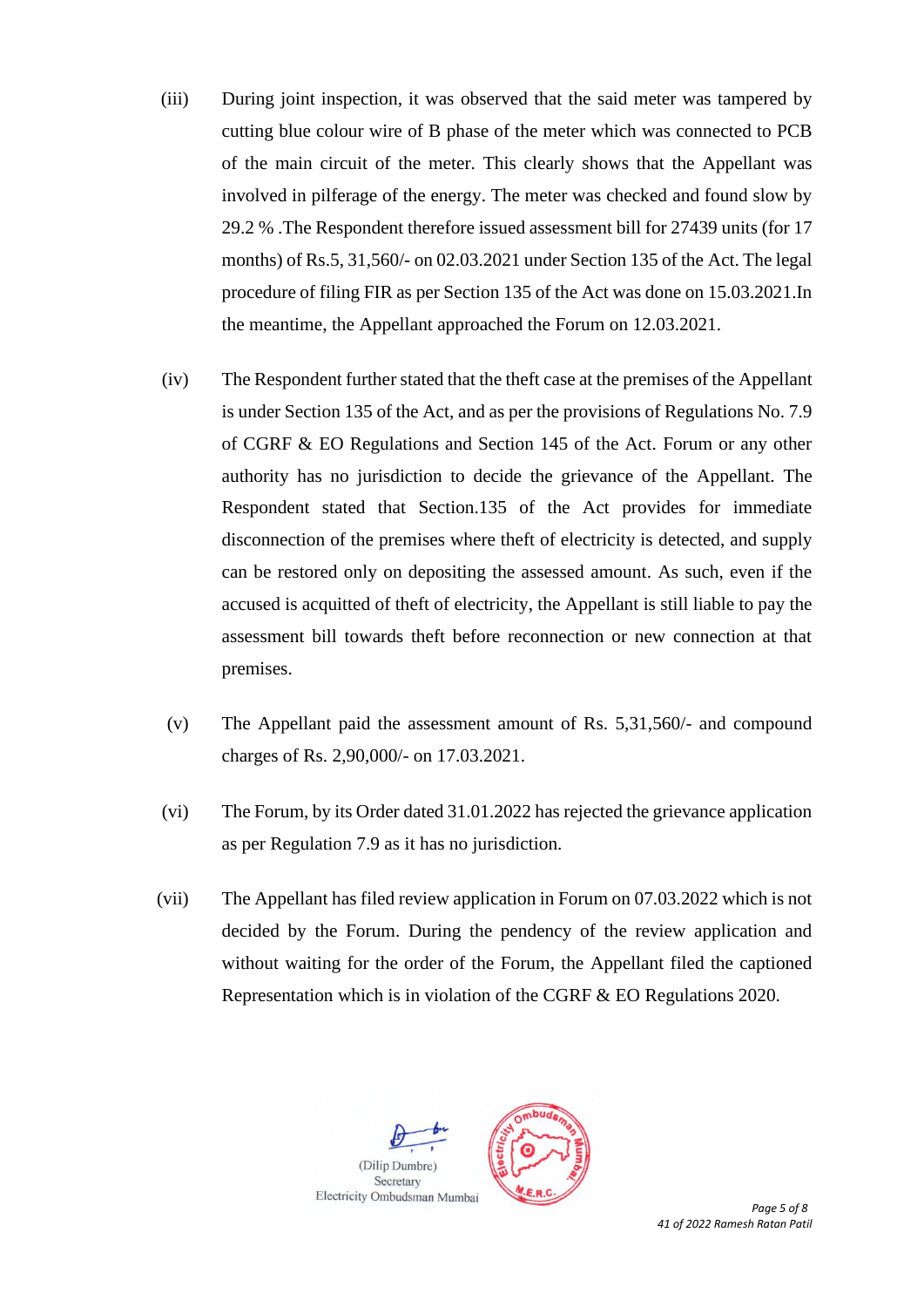- (viii) As per Regulation 19.22(g) of CGRF  $&$  EO Regulations 2020, the Electricity Ombudsman has no jurisdiction, in this matter.
	- (ix) In view of the above, the Respondent prays that the representation of the Appellant be rejected.

5. The e-hearing was held on 20.05.2022 through Video Conference. The Appellant and the Respondent argued in line with their written submissions. The Appellant argued that the alleged theft was detected on 28.01.2021, however, the FIR was registered on 15.03.2021 after a lapse of 46 days. It is supposed to register within 48 hours from the date of cause of action. The factory was totally closed during the Lock down Due to Covid-19 pandemic, even then the assessment was issued of lock down period.

6. The Appellant argued that the Appellant has been threatened for jail by the police authorities. The Appellant was forced to pay the amount of Rs.5,31,560/- and compounding charges of Rs.2,90,000/- on 17.03.2021 by selling belongings. The Respondent has not explained the calculation or justification of 17month's period. The Forum, by its Order dated 31.01.2022 has rejected the grievance. The Forum failed to appreciate the provision of relevant regulations of the Commission. The Forum should have directed to withdraw fictitious bill after disconnection and removal of the meter in July 21. The security Deposit was wrongfully not updated in the bill till date. The Appellant prays that the Respondent be directed to revise the assessment bill issued under Section 135 of the Act considering lockdown period and to revise the fictitious bill from the date of disconnection from July 2021.

7. The Respondent argued that it was observed during inspection of Flying Squad on 28.01.2021 that the Appellant has tampered with the meter, which was checked and found slow by 29.2 % .The Respondent issued assessment bill for 27,439 units of Rs.5, 31,560/- on 02.03.2021 under Section 135 of the Act. The legal procedure of filing FIR as per Section 135 of the Act was done on 15.03.2021. The Appellant paid the same along with compounding charges on 17.03.2021 after filing the FIR.in Police Station. The supply of the

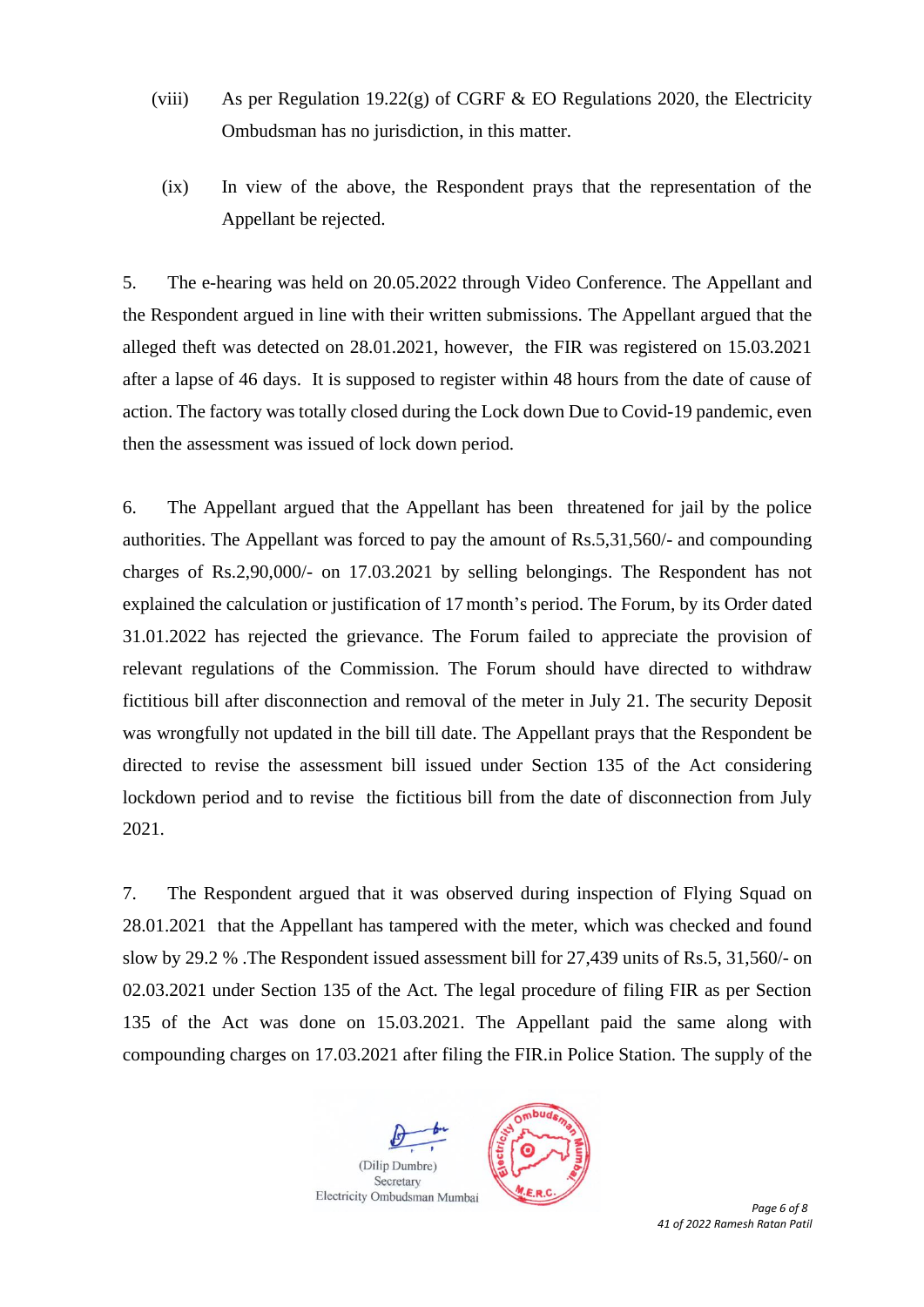Appellant was disconnected in July 2021 against the outstanding dues of the bill. The bills are issued under "Temporary Disconnected" status at present. The Respondent further argued that the Representation is not maintainable in view of provisions of Regulation 7.9 read with Regulation 19.22 $(g)$  of the CGRF & EO Regulations 2020, the Electricity Ombudsman cannot entertain the grievance of the Appellant as barred by jurisdiction. The Respondent, thus, submitted that there is no justification or substance in the contention of the Appellant and the representation be rejected. The Respondent stated that the relevant papers of calculation sheet, panchanama etc. are already handed over to the representative of the Appellant. The same will be also sent by post to the Appellant.

## **Analysis and Ruling**

8. Heard the parties and perused the documents on record. The Appellant is a LT Industrial Consumer (No.020430005937) from 12.03.2011 with SL of 19 HP, and Kalyan Eknath Gajaghat is the User who was running 'Mineral Water Industries' as Water Purifier Plant. The Respondent's Flying Squad carried out inspection on 28.01.2021 of the Premises. During this inspection, it was found that undisputedly, the Appellant had tampered with the meter which was checked and found slow by 29.2 %. The Respondent issued with assessment bill for 27439 units of Rs.5, 31,560/- on 02.03.2021 under Section 135 of the Act. The Appellant paid the same along with compounding charges on 17.03.2021 after filing the FIR in Police Station.

- 9. The Regulation 7.9(C) of the CGRF & EO Regulations 2020 provides as under:
	- *"7 Procedure for Submission and Acceptance of Grievance The Forum shall reject the Grievance at any stage under the following circumstances: (a) …… ……………………… ……………………….. …………. (b) In cases, which fall under Sections 126, 127, 135 to 139, 152, and 161 of the Act; (c) …… ……………………… ……………………….. …………. (d) …… ……………………… ……………………….. …………. (e) …… ……………………… ……………………….. ………….*

*Provided that no Grievance shall be rejected unless the Complainant has been given an opportunity of being heard. The Representation is disposed of accordingly. …. (Emphasis added)*